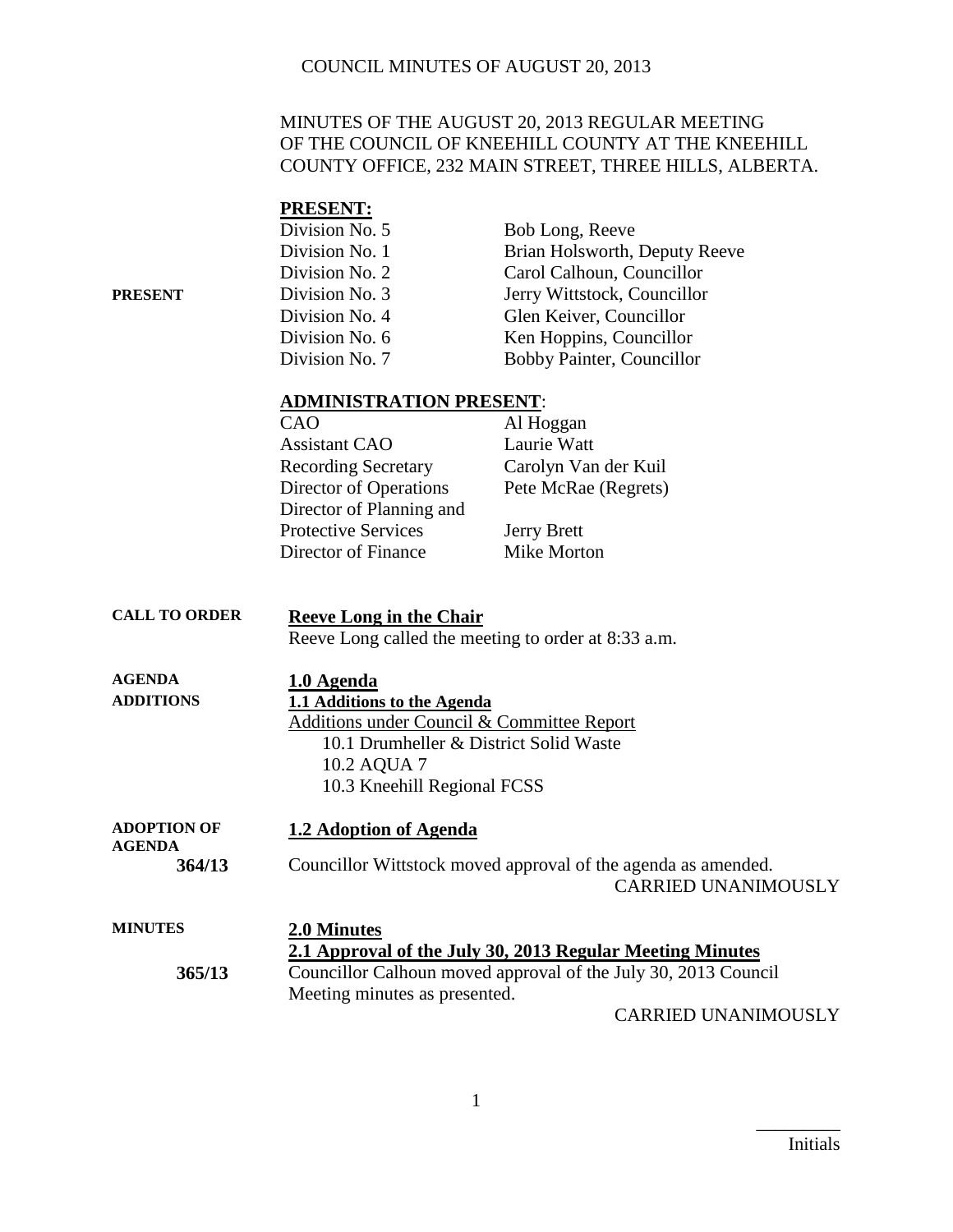| <b>OPERATIONS</b>                          | <b>4.0 Operations</b>                                                                                                                                                                                                   |                            |
|--------------------------------------------|-------------------------------------------------------------------------------------------------------------------------------------------------------------------------------------------------------------------------|----------------------------|
| <b>RR 25-2 CREEK</b>                       | <b>4.1 Low Level Creek Crossing East of RR 25-2</b>                                                                                                                                                                     |                            |
| <b>CROSSING</b><br>366/13                  | Councillor Holsworth moved that the report on the low level creek<br>crossing east of RR 25-2 be received for information.                                                                                              | <b>CARRIED UNANIMOUSLY</b> |
| <b>LINDEN WEST</b>                         | <b>4.2 Repair to the Linden West Pavement</b>                                                                                                                                                                           |                            |
| <b>PAVEMENT</b><br>367/13                  | Councillor Hoppins moved that the Linden west pavement repair<br>summary be received for information.                                                                                                                   |                            |
|                                            |                                                                                                                                                                                                                         | <b>CARRIED UNANIMOUSLY</b> |
| <b>MOWING</b><br><b>CEMETERIES</b>         | <b>4.3 Mowing Procedures in Cemeteries</b>                                                                                                                                                                              |                            |
| 368/13                                     | Councillor Painter moved that the Mowing Procedures in Cemeteries<br>report be received for information.                                                                                                                |                            |
|                                            |                                                                                                                                                                                                                         | <b>CARRIED UNANIMOUSLY</b> |
| <b>TROCHU TRANSFER</b><br><b>STATION</b>   | <b>4.4 Trochu Transfer Station</b>                                                                                                                                                                                      |                            |
| 369/13                                     | Councillor Calhoun moved that the Trochu Transfer Station Update be<br>received for information.                                                                                                                        |                            |
|                                            |                                                                                                                                                                                                                         | <b>CARRIED UNANIMOUSLY</b> |
|                                            | Debi Moon, reporter for the Capital, entered the meeting at 8:53 a.m.                                                                                                                                                   |                            |
| <b>FINANCE</b><br><b>SUMMARY</b><br>370/13 | 5.0 Finance<br><b>5.1 Financial Summary</b><br>Councillor Wittstock moved that Council receive the June 2013 Financial<br>Summary report for information.                                                               |                            |
|                                            |                                                                                                                                                                                                                         | <b>CARRIED UNANIMOUSLY</b> |
| <b>WATER DEPT</b><br><b>SUMMARY</b>        | <b>5.2 Water Department Financial Summary</b>                                                                                                                                                                           |                            |
| 371/13                                     | Councillor Hoppins moved that Council receive the June 2013 Water<br>Financial Summary Report for information.                                                                                                          | <b>CARRIED UNANIMOUSLY</b> |
|                                            | The meeting recessed from 9:32 a.m. to 9:44 a.m.                                                                                                                                                                        |                            |
| <b>POLICY #11-20</b><br>372/13             | 5.3 Purchasing and Procurement Policy #11-20<br>Councillor Holsworth moved that Administration amend Policy 11-20 to<br>reflect the new Purchase Order threshold, rules, and TILMA thresholds<br>as of August 20, 2013. | CARRIED UNANIMOUSLY        |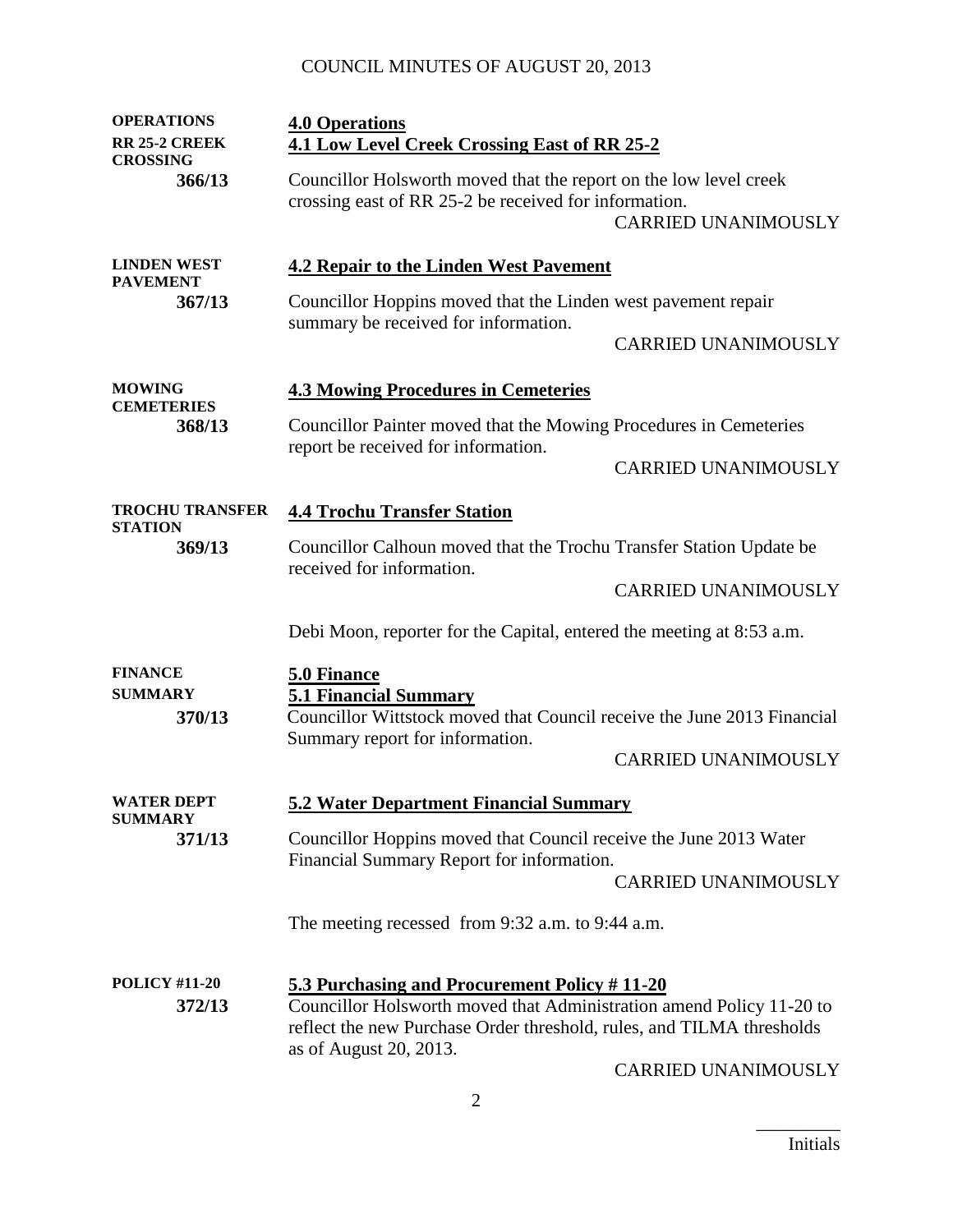| <b>POLICY #-16-12</b><br>373/13                    | 5.4 Credit Card Policy #16-12<br>Councillor Holsworth moved that Administration amend Policy 16-12 to<br>reflect the new credit card and fuel card authorizations and limits for<br>those positions listed as amended in the policy.<br><b>CARRIED UNANIMOUSLY</b>                                                   |  |
|----------------------------------------------------|----------------------------------------------------------------------------------------------------------------------------------------------------------------------------------------------------------------------------------------------------------------------------------------------------------------------|--|
| <b>PLAN &amp; PROT</b><br><b>SERVICES</b>          | <b>6.0 Planning and Protective Services</b>                                                                                                                                                                                                                                                                          |  |
| <b>EMER MNGMT ACT</b><br>374/13                    | 6.1 Emergency Management Act – Appointment of a Director<br>Councillor Calhoun moved that Council approves, by resolution, that the<br>Kneehill County Chief Administrative Officer, Al Hoggan be appointed<br>Director of Emergency Management of the Emergency Management<br>Agency.<br><b>CARRIED UNANIMOUSLY</b> |  |
|                                                    | The meeting recessed from $10:23$ a.m. to $10:34$ a.m.                                                                                                                                                                                                                                                               |  |
| <b>NEW BUSINESS</b><br><b>CAO REPORT</b><br>375/13 | <b>8.0 New Business</b><br>8.1 CAO Report - July 2013<br>Reeve Long moved that the CAO Report for July 2013 be received for<br>information.<br><b>CARRIED UNANIMOUSLY</b>                                                                                                                                            |  |
| <b>TOUR OF ALBERTA</b><br>376/13                   | <u>8.2 Tour of Alberta – September 3 to 8, 2013</u><br>Councillor Wittstock moved that Council receive the information<br>provided on the upcoming Tour of Alberta World-Class Cycling Event<br>being held through parts of Kneehill County on September 6, 2013.<br><b>CARRIED UNANIMOUSLY</b>                      |  |
| 377/13                                             | Councillor Calhoun moved that Council approve the attendance of<br>Deputy Reeve Holsworth to attend and represent Kneehill County at the<br>September 6, 2013 Tour of Alberta awards ceremony in Drumheller.<br><b>CARRIED UNANIMOUSLY</b>                                                                           |  |
| POLICY #3-1<br>378/13                              | 8.4 Council Policy #3-1, Bylaw Readings and Passage<br>Councillor Calhoun moved that, Policy 3-1 Bylaw Readings and<br>Passage, be accepted as proposed and presented.<br><b>CARRIED UNANIMOUSLY</b>                                                                                                                 |  |
| POLICY #3-2<br>379/13                              | 8.5 Council Policy #3-2, Chief Elected Official Referred to as Reeve<br>Councillor Wittstock moved that, Policy 3-2 Chief Elected Official<br>Referred To As Reeve, be accepted as proposed and presented.<br><b>CARRIED UNANIMOUSLY</b>                                                                             |  |
| POLICY #3-4                                        | 8.6 Council Policy #3-4, Committee Members/Alternate Attending                                                                                                                                                                                                                                                       |  |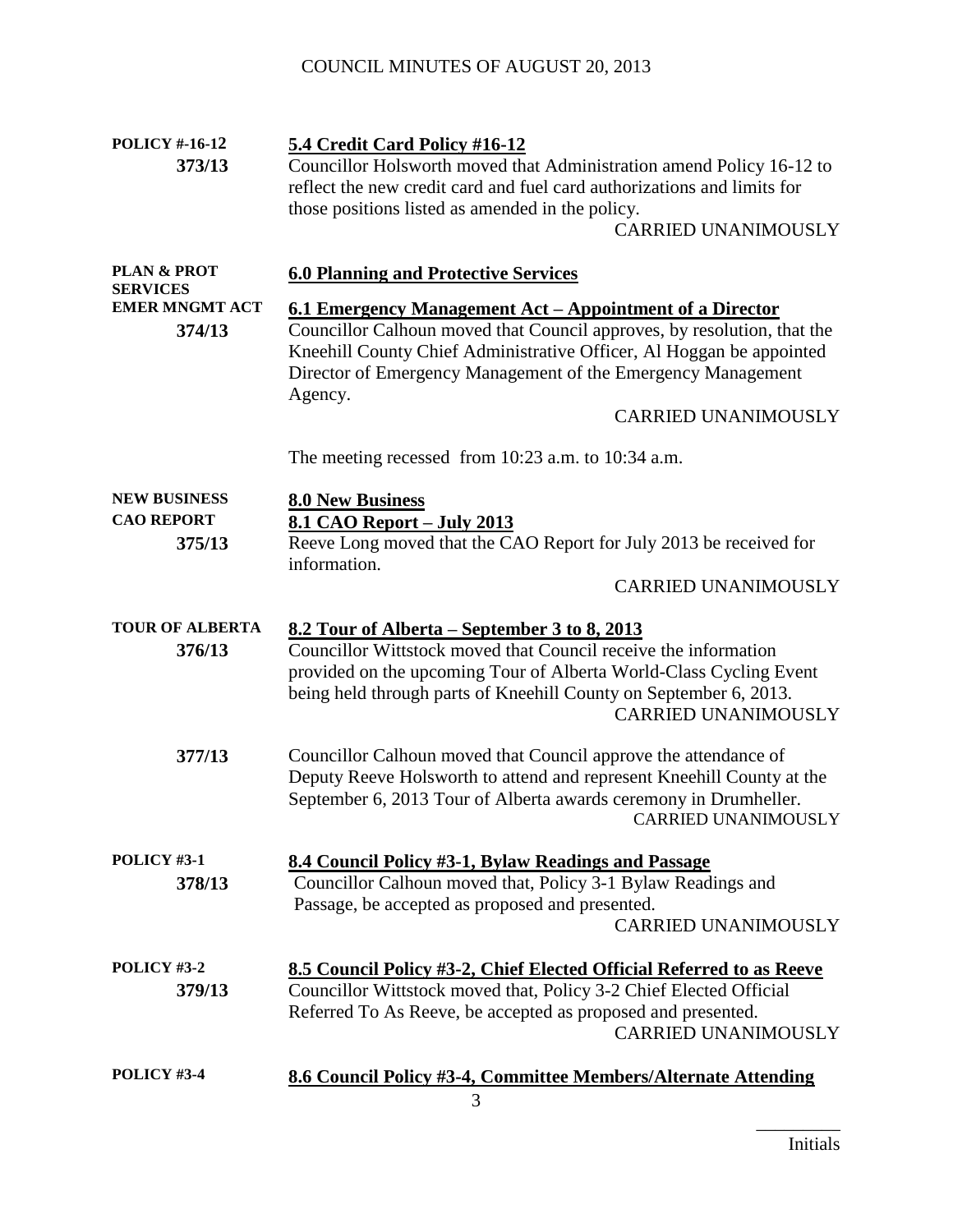| 380/13                                | <b>Meetings</b><br>Councillor Painter moved that, Policy 3-4 Committee Members/Alternate<br>Attending Meetings, be accepted as proposed and presented.<br><b>CARRIED UNANIMOUSLY</b>                                                                                                                                                      |  |
|---------------------------------------|-------------------------------------------------------------------------------------------------------------------------------------------------------------------------------------------------------------------------------------------------------------------------------------------------------------------------------------------|--|
| POLICY #3-5<br>381/13                 | 8.7 Council Policy #3-5, Committee Pay Differential<br>Councillor Calhoun moved that, Policy 3-5 Committee Pay Differential,<br>be accepted as proposed and presented.<br><b>CARRIED UNANIMOUSLY</b>                                                                                                                                      |  |
| <b>AAMDC</b>                          | 8.8 Fall 2013 AAMDC Convention Ministerial Meetings                                                                                                                                                                                                                                                                                       |  |
| <b>MINISTERIAL MTG</b><br>382/13      | Reeve Long moved that agenda item 8.8 Fall 2013 AAMDC Convention<br>Ministerial Meetings be deferred to the September 10, 2013 Council<br>meeting.                                                                                                                                                                                        |  |
|                                       | <b>CARRIED UNANIMOUSLY</b>                                                                                                                                                                                                                                                                                                                |  |
| <b>MTG WHEATLAND</b><br><b>COUNTY</b> | 8.9 Reeve and CAO Meeting with Wheatland County                                                                                                                                                                                                                                                                                           |  |
| 383/13                                | Councillor Wittstock moved that Reeve Long and CAO Hoggan be<br>approved to attend this meeting with the Reeve and CAO of Wheatland<br>County on September 12, 2013 specifically to discuss issues regarding<br>infra-structure pressures resulting from the proposed Badlands Motor<br>Sports Development.<br><b>CARRIED UNANIMOUSLY</b> |  |
| <b>COUNCIL/DIRECTOR</b>               |                                                                                                                                                                                                                                                                                                                                           |  |
| <b>WORKSHOP</b><br>384/13             | <b>8.10 Council/Director Workshop</b><br>Councillor Calhoun moved that Council approves the Council/Director<br>Workshop for the dates of December 9, 10 and 11, 2013 and that<br>Administration be directed to complete all necessary arrangements for                                                                                   |  |

Debi Moon left the meeting at 11:29 a.m.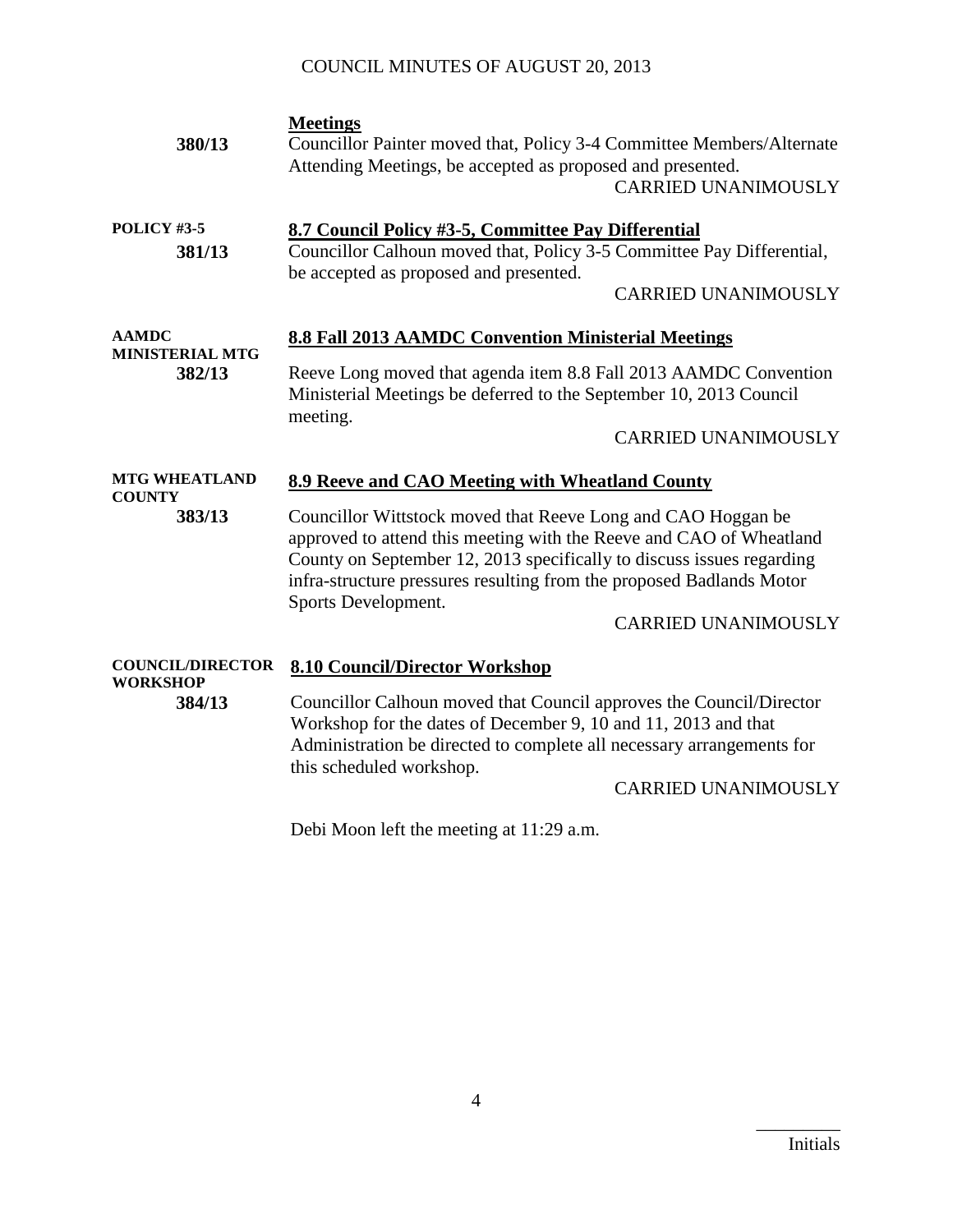| <b>CONTRACT</b>                 | <b>REGIONAL FIRE &amp;</b><br><b>SAFETY CODES SUB</b>                                                                      | 8.11 Regional Fire QMP and Fire Safety Codes Sub-Contract                                                                                                                                                                                                                                                                                                                                     |  |
|---------------------------------|----------------------------------------------------------------------------------------------------------------------------|-----------------------------------------------------------------------------------------------------------------------------------------------------------------------------------------------------------------------------------------------------------------------------------------------------------------------------------------------------------------------------------------------|--|
|                                 | 385/13                                                                                                                     | Councillor Holsworth moved that Administration be directed to prepare a<br>contract, for the sub-contracting of all the related fire services as stated in<br>the Master Fire Protection Agreement, Fire QMP, and fire safety codes,<br>for signature by the Town of Trochu, and that Kneehill County Council<br>approve the funding recommendation of \$60,000 annually for this<br>service. |  |
|                                 |                                                                                                                            | <b>CARRIED UNANIMOUSLY</b>                                                                                                                                                                                                                                                                                                                                                                    |  |
| <b>DRUM WASTE</b>               | <b>COUNCIL REPORTS</b>                                                                                                     | <b>10.0 Council and Committee Reports</b><br>10.1 Drumheller and District Solid Waste- Verbal report from<br>Councillor Calhoun on the meeting she attended on August 15, 2013.                                                                                                                                                                                                               |  |
| <b>AQUA 7</b>                   |                                                                                                                            | <b>10.2 AQUA 7-</b> Verbal report from Councillor Wittstock on the meeting<br>he attended on August 15, 2013. A new water rate will be implemented<br>by the AQUA 7 effective July $1st$ , 2013.                                                                                                                                                                                              |  |
| <b>FCSS</b>                     | <b>10.3 Kneehill Regional FCSS</b> - Verbal update from Councillor Calhoun<br>on the FCSS move to the Provincial Building. |                                                                                                                                                                                                                                                                                                                                                                                               |  |
| 386/13                          |                                                                                                                            | Councillor Hoppins moved that Councillor Calhoun attend the September<br>13, 2013 FCSS Kneehill Regional Community Discussion Invitation<br>meeting.                                                                                                                                                                                                                                          |  |
|                                 |                                                                                                                            | <b>CARRIED UNANIMOUSLY</b>                                                                                                                                                                                                                                                                                                                                                                    |  |
| 387/13                          |                                                                                                                            | Councillor Calhoun moved that Council receive the Council and<br>Committee reports as presented.                                                                                                                                                                                                                                                                                              |  |
|                                 |                                                                                                                            | <b>CARRIED UNANIMOUSLY</b>                                                                                                                                                                                                                                                                                                                                                                    |  |
|                                 |                                                                                                                            | The meeting recessed from $12:08$ p.m. to $12:49$ p.m.<br>Councillor Painter was not present when the meeting reconvened.                                                                                                                                                                                                                                                                     |  |
| <b>CORRESPONDENCE</b><br>388/13 |                                                                                                                            | <b>11.0 Correspondence Report</b><br>Councillor Calhoun moved that Council receive the Correspondence<br>Report as presented.                                                                                                                                                                                                                                                                 |  |
|                                 |                                                                                                                            | <b>CARRIED UNANIMOUSLY</b>                                                                                                                                                                                                                                                                                                                                                                    |  |
| <b>COUNCIL ACTION</b>           |                                                                                                                            | <b>12.0 Council Follow-up Action List</b>                                                                                                                                                                                                                                                                                                                                                     |  |
| <b>LIST</b>                     | 389/13                                                                                                                     | Councillor Holsworth moved that Council receive the August 20, 2013<br>Council Follow-Up Action List as presented for information.<br><b>CARRIED UNANIMOUSLY</b>                                                                                                                                                                                                                              |  |